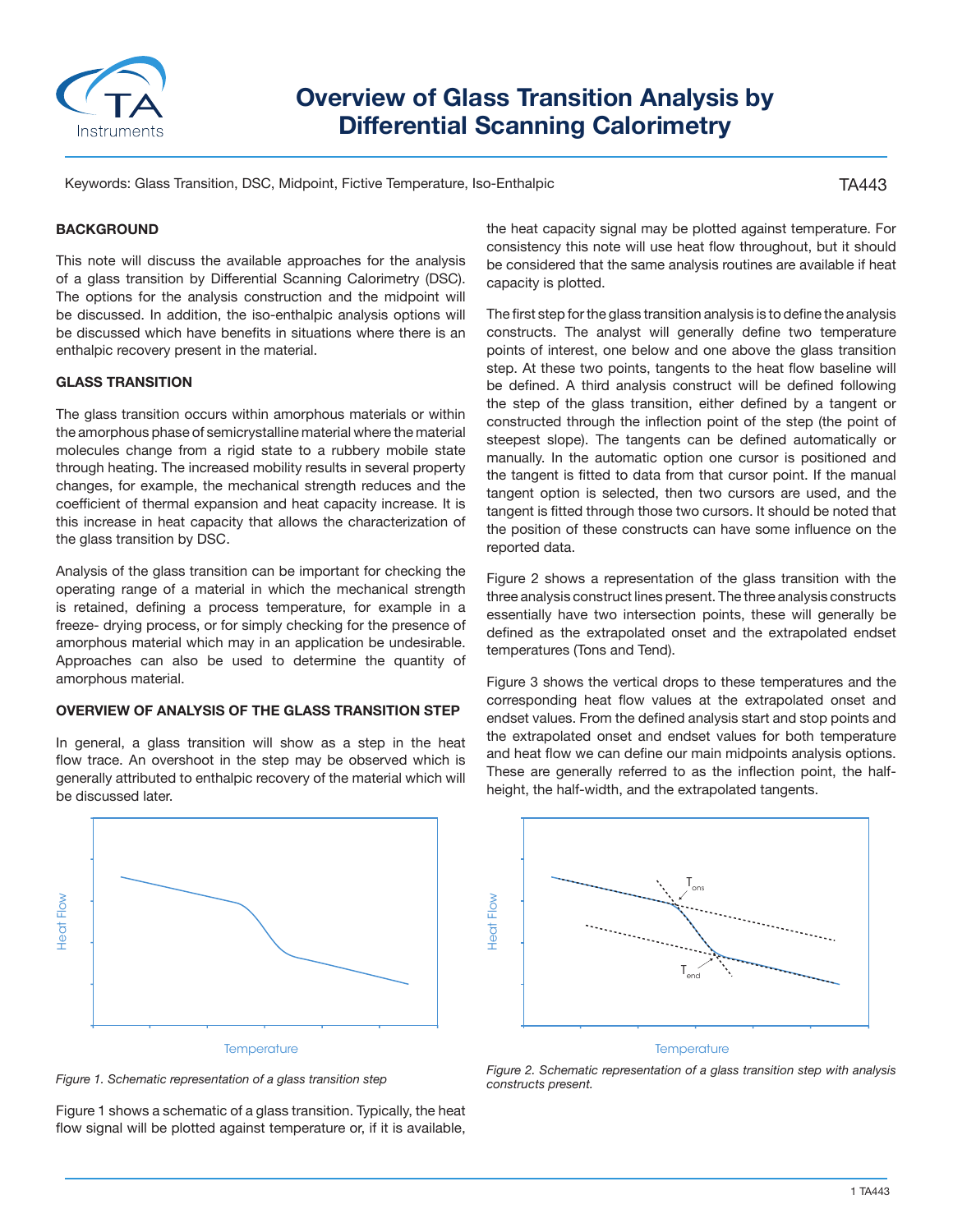

*Figure 3. Schematic representation of a glass transition step general construct values of interest.*

In addition to these four "graphical" analyses there are two enthalpic approaches to the analysis. These are the fictive temperature and the equal areas method. Both approaches define the iso-enthalpic point of the material which can be defined as the point at which the enthalpy of the glass equals that of the liquid state. These iso-enthalpic approaches are particularly useful when analyzing glass transitions showing an enthalpic recovery event, studying the effect of aging or glass formation conditions on the glass transition temperature. Theoretically the two approaches will result in the same iso-enthalpic temperature value, however, it is not unusual to see slight differences due to the construction of the tangents based on real data. For the interested reader wanting further information, references 1 & 2 provide good starting points. It is important to note that in deriving any glass transition value and comparing materials, analysis consistency is important.

## **MIDPOINT ANALYSIS OPTIONS**

In the following discussion the approach for each analysis option will be discussed individually.

#### Inflection Point

Probably the simplest analysis is the inflection point of the step. This may be defined as the steepest point of the glass transition step and is shown in Figure 4. The analyst will define analysis limits for the glass transition, and based on the width of the transition an analysis window will be defined. The slope of the data in that analysis window will be derived through a linear fit of the data. This will continue, moving the analysis window one data point at a time covering the whole region of interest. As such the steepest part of the slope may be defined.



*Figure 4. Glass transition analysis using the inflection point.*

In general, the inflection analysis lends itself well to multiple analysists since the slope analysis is a function of the data only, although the analyst should consider that the slope analysis is defined by the width of the limits chosen. However, in the event of an enthalpic recovery being present this approach should be used with caution. Since the analysis is considering the whole data set it is possible that the steepest part of the slope is offset from the true midpoint and could even be present within the enthalpic recovery peak. As such this could lead to an erroneous midpoint value.

# Half-Height

The half-height analysis takes the midpoint as the Y-axis value halfway between the calculated onset and calculated endset of the glass transition region. The temperature corresponding to that Y-axis value is reported as the glass transition. This is shown in Figure 5. Since this analysis is reliant on intersection points of the construction tangents changes to the tangents will change the reported value.

#### Half-Width

The half-width analysis takes the midpoint as the X-axis value halfway between the calculated onset and calculated endset of the glass transition region. This is shown in Figure 6. As with the half-height analysis, since this analysis is reliant on intersection points of the construction tangents changes to the tangents will change the reported value.



*Figure 5. Glass transition analysis using the half-height methodology.*



*Figure 6. Glass transition analysis using the half-width methodology.*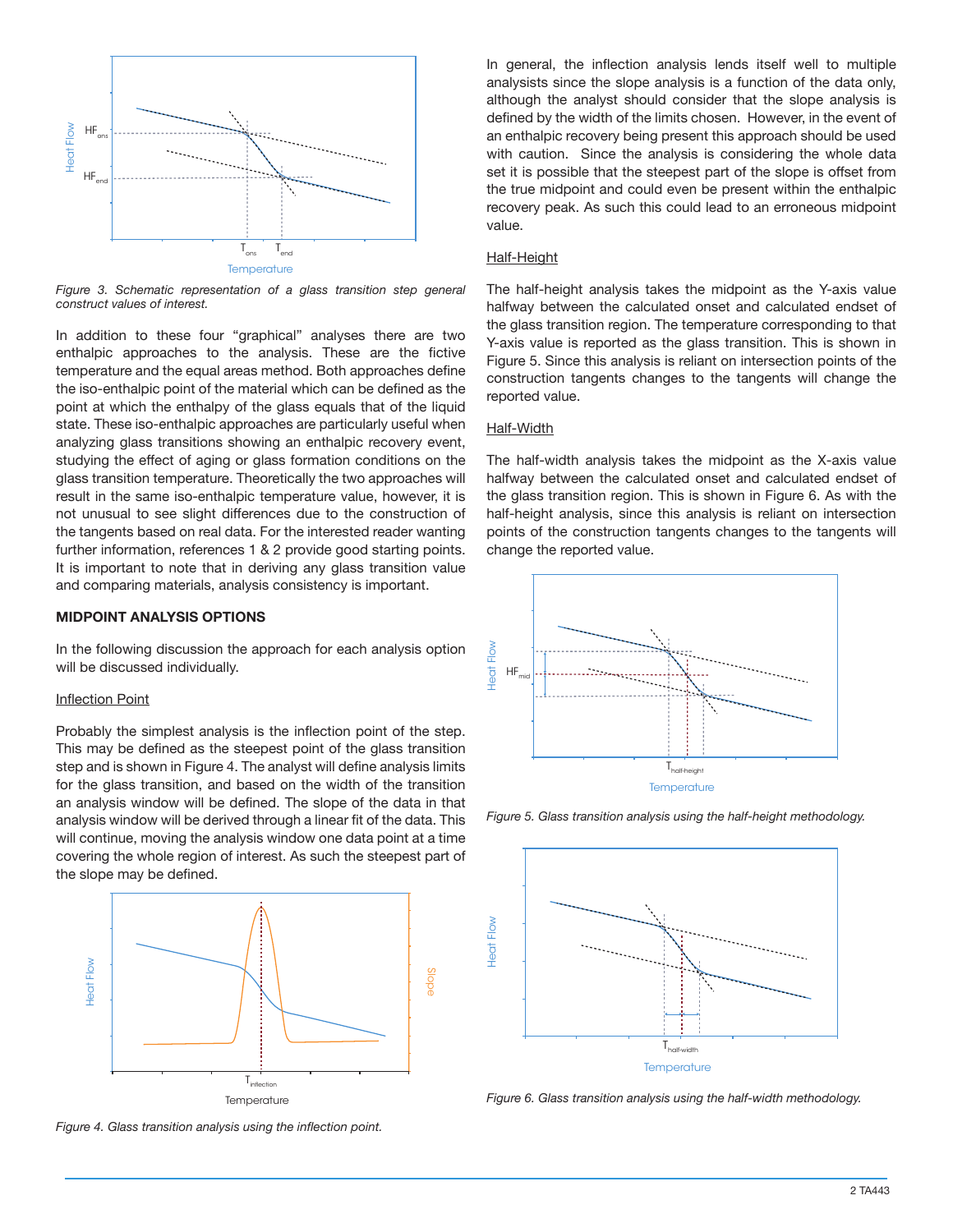#### Half Extrapolated Tangents

A construction line is generated midway between the defined tangents below and above the glass transition. The intersection of this construction line with the data is taken as the midpoint value. This is shown in Figure 7.

## **ISO-ENTHALPIC ANALYSIS OPTIONS**

As mentioned, there are two general approaches for the analysis of the iso-enthalpic point, the fictive temperature, and the equal areas method.

# Fictive Temperature Analysis

In this approach, temperature limits are defined below and above the glass transition region and an absolute running integral is carried out. The absolute running integral is taken as the total area bounded by the sample heat flow and zero heat flow between the defined temperature limits. An example of this is shown in Figure 8.



*Figure 7. Glass transition analysis using the extrapolated tangents methodology.*



*Figure 8. Initial absolute running integral area for the fictive temperature analysis.*

This running integral results in a relative enthalpy change plot of the sample in question between the defined temperature limits. Since material heat capacity generally increases with increasing temperature and since the increase is not generally linear (a quadratic form is more commonly used), the gradient of the relative enthalpy plot is continually changing. However, this change in gradient is generally very small. At the glass transition,

where there is a step increase in the sample heat capacity there can be a notable change in the gradient of the relative enthalpy plot. Through a tangent analysis of the relative enthalpy plot the extrapolated onset of the gradient change may be derived and is defined as the fictive temperature. This is shown in Figure 9.

#### Equal Areas Analysis

In the equal areas analysis two integral areas are considered. The first takes a tangent from the heat flow baseline below the glass transition and integrates the heat flow to a defined temperature above the glass transition. The second area takes the tangent from the heat flow baseline below the glass transition and a tangent from the heat flow baseline above the glass transition as the heat flow limits for the integration and the same temperature above the glass transition as the upper temperature limit.



*Figure 9. Resultant running integral data and the onset analysis giving the fictive temperature point.*

The lower temperature limit is the temperature at which the two areas are equal. That temperature is defined as the Equal Areas temperature. Figure 10 shows the schematic of that analysis. It can also be seen that there is a portion of these two areas which overlay and from a mathematical perspective cancel out. As such the analysis can be simplified to exclude that area of commonality, and this is shown in Figure 11. In essence the equal areas temperature is the temperature at which the area above the glass transition step equals the area below the glass transition step.



*Figure 10. Full equal areas analysis.*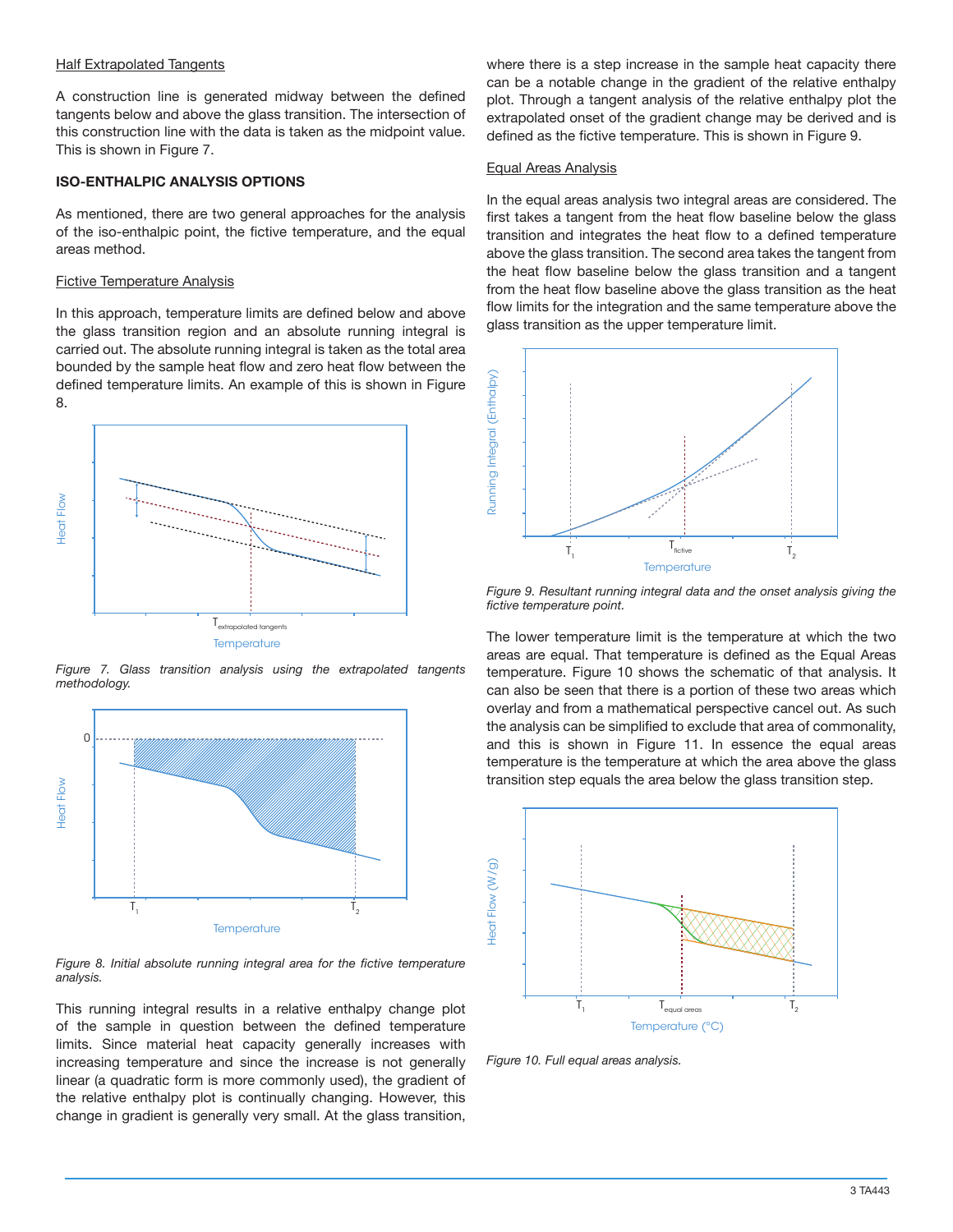TA Instruments data acquisition and analysis package TRIOS does not require the user to make these integrations, they are carried out automatically based on the analysis limits chosen.



*Figure 11. Equal areas analysis with the common area removed. Equal area temperature defined by the analysis of the two areas.*

#### **GLASS TRANSITIONS WITH ENTHALPIC RECOVERY**

The presence of an enthalpic recovery endotherm with the glass transition can complicate the analysis of the glass transition. Enthalpic recovery may occur due to aging of the material or even because of the experimental methodology being employed to study the material. As mentioned earlier the iso-enthalpic approaches are useful in these cases. The two iso-enthalpic approaches essentially remain the same with the exception that the enthalpic recovery endotherm is included in the analysis.

Figures 12 and 13 show the fictive temperature analysis approach. The enthalpic recovery can be seen in the absolute integral but since the tangent analysis for the onset is taken from the region outside this transition range the enthalpic recovery does not affect the onset analysis. Is it worth noting however, that in the event of aging there is generally a reduction in the glass transition and this will be detected by the analysis.



**Temperature** 

Figure 12. Initial absolute running integral area for the fictive temperature *analysis in the presence of an enthalpic recovery peak.*



*Figure 13. Resultant running integral data of the glass transition with enthalpic recovery peak and the onset analysis giving the fictive temperature point.*

With the equal areas analysis, again, the same approach is used as for a standard glass transition and integral areas are considered. The first takes a tangent from the heat flow baseline below the glass transition and integrates the heat flow to a defined temperature above the glass transition. However, in this case, this integration will include the enthalpic recovery peak. The second area analysis is the same as for a simple glass transition step in that it takes the tangents from the heat flow baseline below and above the glass transition and the same defined upper temperature limit. This area will exclude the enthalpic recovery peak. As before the lower temperature limit is the temperature at which the two areas are equal. The full analysis is shown in Figure 14. Again, it is noted that there is a common area and if this common area is excluded then the equal areas analysis becomes the comparison of the three areas shown in Figure 15.





*Figure 14. Full equal areas analysis in the presence of an enthalpic recovery peak.*

*Figure 15. Equal areas analysis for a glass transition with enthalpic recovery with the common area removed. The equal area temperature is defined by the analysis of the three areas.*